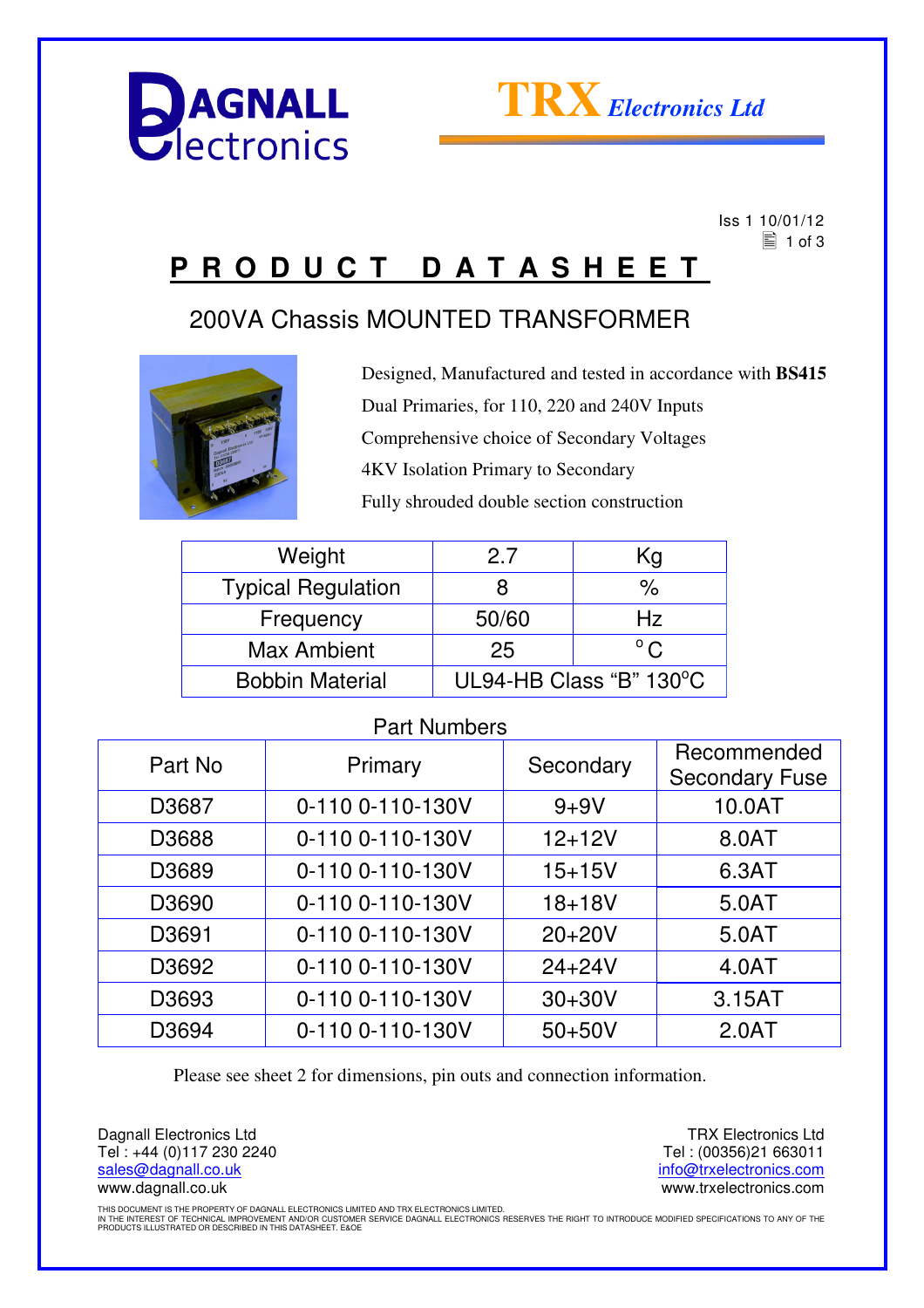



# PRODUCT DATASHEET

## **200VA CHASSIS MOUNTED TRANSFORMER**



sales@dagnall.co.uk

www.dagnall.co.uk

Tel: (00356)21 663011 info@trxelectronics.com www.trxelectronics.com

THIS DOCUMENT IS THE PROPERTY OF DAGNALL ELECTRONICS LIMITED AND TRX ELECTRONICS LIMITED.IN THE INTEREST OF TECHNICAL IMPROVEMENT AND/OR CUSTOMER SERVICE DAGNALL ELECTRONICS RESERVES THE RIGHT TO INTRODUCE MODIFIED SPECIFICATIONS TO ANY OF THE PRODUCTS ILLUSTRATED OR DESCRIBED IN THIS DATASHEET.<br>E&OE